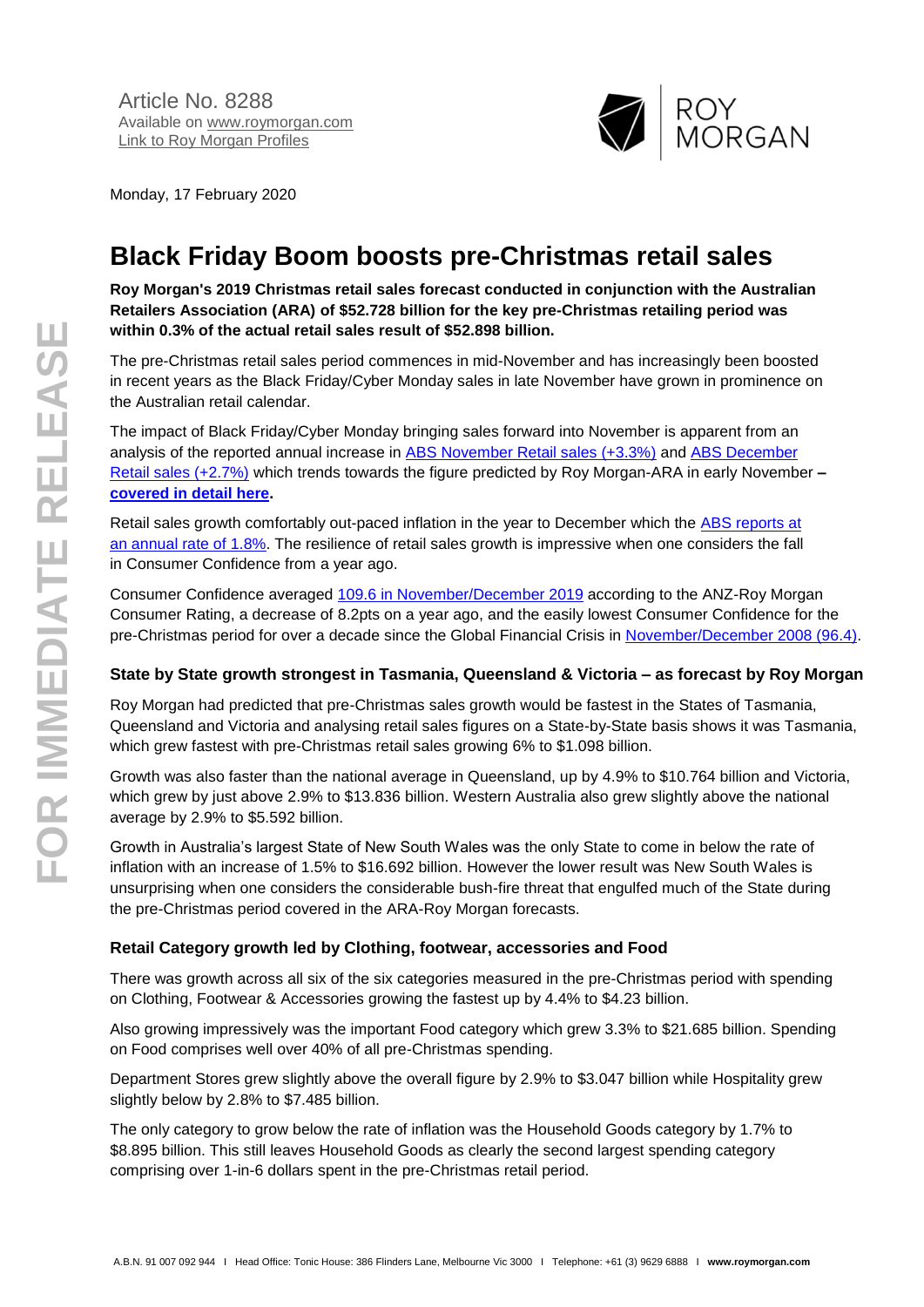**Michele Levine, Chief Executive Officer, Roy Morgan, says concerns about the Australian consumer in the run-up to Christmas appear to have been over-blown as spending growth remains robust but is adjusting to a changing retail landscape:**

*"The pre-Christmas retail landscape was beset with stories of consumers closing their wallets and not spending like they used to however the real story should be about the enduring resilience of the Australian consumer.*

*["Roy Morgan predicted an increase in retail sales of 2.6% during the pre-Christmas period to](http://www.roymorgan.com/findings/8202-roy-morgan-ara-christmas-2019-sales-forecast-201911180354)  [\\$52.728 billion.](http://www.roymorgan.com/findings/8202-roy-morgan-ara-christmas-2019-sales-forecast-201911180354) The final results from the ABS show retail sales grew at a slightly faster pace of 2.9% to \$52.898 billion – and much of this growth was increasingly pulled forward into November.*

*"It's important to understand that the pre-Christmas retail sales growth of 2.9% last year was higher than for the same pre-Christmas period in 2018 (+2.8%) and even higher than for the same period a year earlier in 2017 (+2.7%).*

*"According to the ABS November retail sales were up 3.3% on a year ago while December experienced growth of 2.7% in line with the Roy Morgan prediction. The high growth in November is being driven by the Black Friday/Cyber Monday sales phenomenon as Australian retailers are increasingly using the late November period to kick-off their pre-Christmas sales.*

*"The sales figures are even more impressive when one considers that the slowest retail growth was in New South Wales which grew by only 1.5% - the only state to grow below the rate of inflation for the period reported at 1.8% - and coincidentally the home state of many of Australia's most prominent media commentators.*

*"New South Wales was beset by extensive bush-fires throughout the pre-Christmas period and had Australia's largest state grown at the same rate as the national average of 2.9% that would have meant an extra \$230 million in retail sales.*

*"Retail sales growth was exceptionally strong in Tasmania (+6%) and Queensland (+4.9%) and also just above the national average in both Victoria (2.9%) and Western Australia (+2.9%).*

*"The strongest category growth was seen in the categories of Clothing, Footwear & Accessories which increased 4.4% to \$4.23 billion, Food which was up 3.3% to \$21.685 billion and Department Stores which increased 2.9% to \$3.047 billion."*

**Roy Morgan Enquiries Office: +61 (3) 9224 5309** [enquiries@roymorgan.com](mailto:enquiries@roymorgan.com)

#### **Methodology**

The ARA defines the pre-Christmas trading period to include sales from 12 November through 24 December 2019, and the post-Christmas trading period to include sales from 26 December 2018 to 15 January 2019.

Roy Morgan uses statistical modelling to forecast the retail spending trend for overall retail trade in Australia, in each of the eight States and Territories, and for six retail categories: Food retailing, Household goods retailing, Clothing, footwear and personal accessory retailing, Department stores, Cafes, restaurants and takeaway food services and Other retailing.

The Roy Morgan-ARA Christmas sales forecasts are based on data taken from the ABS Retail Trade Catalogue 8501.0. Note that online sales through Australian retail stores are included in the retail figures. Sales forecasts are determined by historical retail trade data from the ABS, Roy Morgan's Consumer Confidence and unemployment data, and various other data relating to macro-economic conditions (e.g. income, inflation, interest rates).